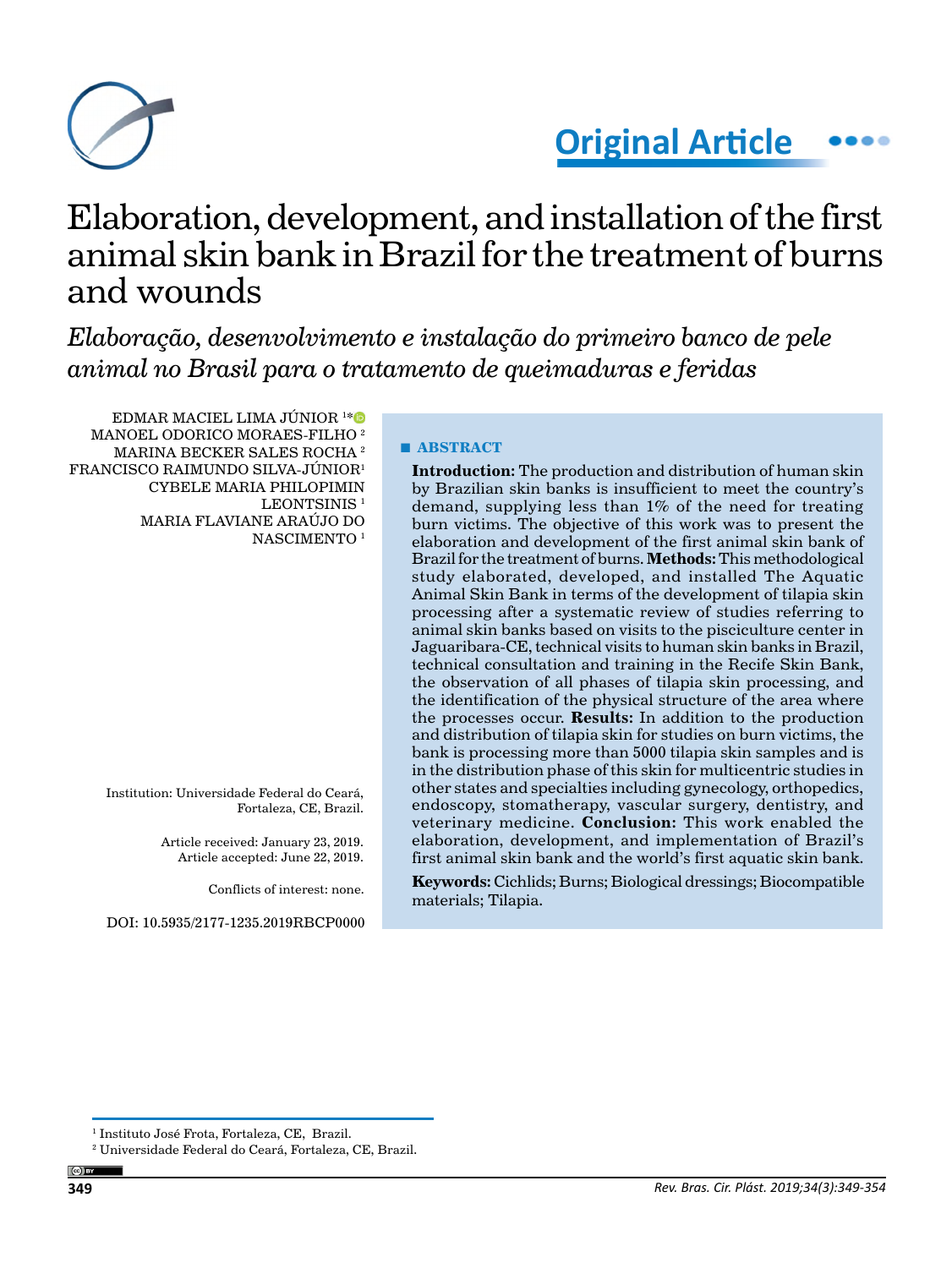#### **■ RESUMO**

**Introdução:** A produção e a distribuição de pele humana pelos Bancos de Pele do Brasil é insuficiente para atender a demanda do país, suprindo menos de 1% da necessidade para tratar as vítimas de queimaduras. O objetivo do trabalho foi apresentar a elaboração e o desenvolvimento da implantação do primeiro Banco de Pele Animal do Brasil para tratamento da queimadura. **Métodos:** Tratase de um estudo metodológico. O Banco de Pele Animal Aquático foi elaborado, desenvolvido e instalado a partir do desenvolvimento do processamento de pele da tilápia, da revisão sistemática de estudos referentes a banco de pele animal, de visitas à pscicultura em Jaguaribara-CE, da visita técnica aos bancos de pele humana no Brasil, de consulta técnica e de treinamento no Banco de Pele de Recife, da observação de todas as fases de processamento da pele de tilápia e da identificação da estrutura física da área onde ocorrem todos os processos. **Resultados:** Além da produção e da distribuição da pele da tilápia para os estudos em vítima de queimaduras, o banco está processando mais de 5000 peles de tilápia e encontra-se em fase de distribuição desta pele para estudos multicêntricos em outros estados e outras especialidades, que desenvolvem pesquisas nas áreas de ginecologia, ortopedia, endoscopia, estomaterapia, cirurgia vascular, odontologia e veterinária. **Conclusão:** este trabalho possibilitou a elaboração, o desenvolvimento e a implementação do primeiro Banco de Pele Animal do país e o primeiro Banco de Pele Aquática do mundo.

**Descritores:** Ciclídeos; Queimaduras; Curativos biológicos; Materiais biocompatíveis; Tilápia.

## **INTRODUCTION**

A burn is a lesion of organic tissues due to a trauma of thermal origin that varies from a small bubble to severe forms that are capable of triggering systemic responses proportional to lesion extent and depth<sup>1</sup>. Lesions can lead to disfiguration, disability and death $^2\!$ .

In the Brazilian public network, burns are locally treated with silver sulfadiazine ointment and daily or every other day dressing changes in the vast majority of burn services<sup>3</sup>. In Europe, the United States, and some countries in South America, this same treatment is performed using human (allograft) or animal (xenograft) skin3 . In Brazil, there was never a record of animal skin use in the Brazilian Health Regulatory Agency (ANVISA), nor was it available in the Brazilian National Health System for use in burn patients.

According to the Ministry of Health, Brazil should have 13 skin banks, but only four are currently in working condition in São Paulo, Rio Grande do Sul, Paraná, and Rio de Janeiro; together, they supply less than 1% of the skin needed throughout the country. Without the use of skin, Brazil is 60 years behind in the treatment of local burns, bringing to attention the fact that 97% of Brazilian burn victims do not have a health plan<sup>4</sup>.

Tilapia is among the most consumed fish worldwide, including in Brazil, and the extensive culture of this

captive fish has given rise to the emergence of improved filets; in the production chain, everything is used (viscera, fish bone, and meat) except the skin, of which only  $1\%$  is used to produce handicrafts. In 2011, plastic surgeon Dr. Marcelo Borges imagined the possibility of using tilapia skin in the treatment of burns since the supply of skin for treating burns in public hospitals is insufficient and costly.

In 2014, Dr. Edmar Maciel, a plastic surgeon from Ceará State, invited Dr. Marcelo Borges and Ceará researcher Prof. Odorico Moraes to conduct this research in Ceará. Once the initial team was created, the use of tilapia skin was initiated and the skin was developed as an occlusive biological dressing for the treatment of burns, which in turn resulted in the elaboration and implementation of the first Brazilian animal skin bank, the subject of this work.

## **OBJECTIVE**

To present the elaboration, development, and implementation of the first animal skin bank of Brazil to treat burns.

#### **METHODS**

This methodological study started in 2015. The elaboration and development of the animal skin bank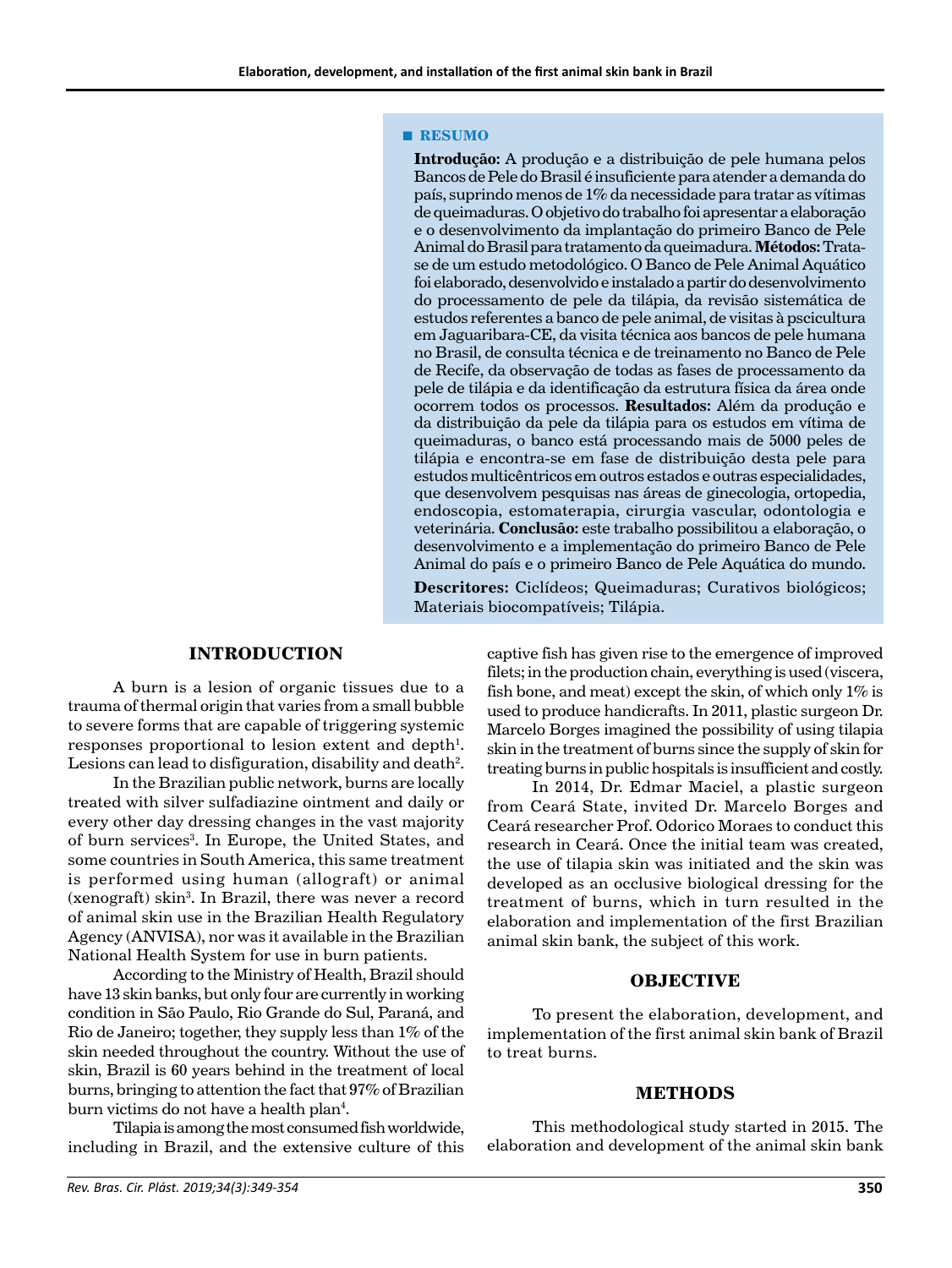are directly associated with tilapia skin development prior to and together with implementation of the aquatic animal skin bank itself, and several stages were performed in the development and establishment of the tilapia skin production process.

### **Captivity Study**

Several visits were conducted by the research team to fish farms in Jaguaribara – Ceará, aiming to discern and study tilapia production, including the establishment of a location for processing and cleaning the skin.

#### **Healing Laboratory Assembly**

The Healing Laboratory was constructed in 2015 to produce tilapia skin for future use in animal and human studies. This laboratory is also located in the Nucleus of Research and Development of Medicines of Ceará (NPDM), where the same processes were established in human skin tissues banks for the cleaning, sterilizing, and wrapping of tilapia skin.

#### **Pre-clinical Studies Implementation**

Several studies were conducted in 2015 and 2016 with the intent of evaluating the histology, safety, and efficiency of tilapia skin, including a histological study to compare tilapia skin with animal skin $^5$ , tilapia microbiota study6 , microbiological test in all stages of tilapia skin preparation, application of tilapia in rats<sup>7</sup>, comparative histological study of irradiated skin<sup>8</sup>, skin toxicity study, laboratory study in animals after skin application, and histological study of healing.

#### **Patent Registration**

In 2015, a patent for tilapia skin was registered at the National Institute of Industrial Property (no. BR1020150214359). Abroad, the patent registration was performed in 2016 (no. 00002216016690245).

# **Animal Skin Bank**

At the same time, the following stages were developed for the animal skin bank implementation:

**Bibliographical survey:** The bibliographic survey was conducted by consulting national and international literature within the PUBMED and Latin American and Caribbean Health Sciences Literature databases. The following resolutions of the ANVISA were used: Resolution of the Collegiate Board RDC no. 220 of December 27, 2006; and Resolution of the Collegiate Board RDC no. 55 of December 11, 2015. The

following descriptors were used in the search: good practices, skin banks, protocols, and flowcharts. The study's inclusion criteria were published in Portuguese, Spanish, or English in books and indexed in the selected databases with the descriptors listed above.

**Recognition of the physical area for the animal skin bank assembly:** Using the site's ground plan, a survey was performed of all available areas for animal skin processing in which the locations for each processing stage were selected, to establish a continuous flow. A survey of all equipment available on site was also conducted.

**Visits to human skin banks:** Technical visits were made to skin banks in Recife-PE, Curitiba-PR, São Paulo-SP, Rio de Janeiro-RJ, and Porto Alegre-RS, in which a needs survey of input, sterilization control, and organization of the environment was conducted.

**Technical consultant:** The head nurse of the Skin Bank in Recife - Professor Fernando Figueira Institute of Integral Medicine was hired as a technical consultant in Fortaleza and subsequently attended an immersion (hands on) session on the chemical sterilization process of tilapia skin in Recife.

**Establishment of the sterilization process:** After chemical sterilization of some batches of tilapia skin, the researchers visited the Institute of Nuclear Energy Research and, through a research partnership, began the irradiation process after chemical sterilization. To reach the current stage of tilapia skin sterilization, several evaluations with different chlorhexidine and glycerol concentrations and irradiation dosages were required.

**Registration and standardization of tilapia skin processes:** In this stage, an observational follow-up of the tilapia skin production process was performed from the animal's slaughter in Jaguaribara-CE to skin wrapping in the laminar flow. All processes were recorded in documents and through photographs.

Figure 1 shows the implemented stages up for the creation of the skin bank.



Figure 1. Timeline of the elaboration, development, and implementation of the animal skin bank.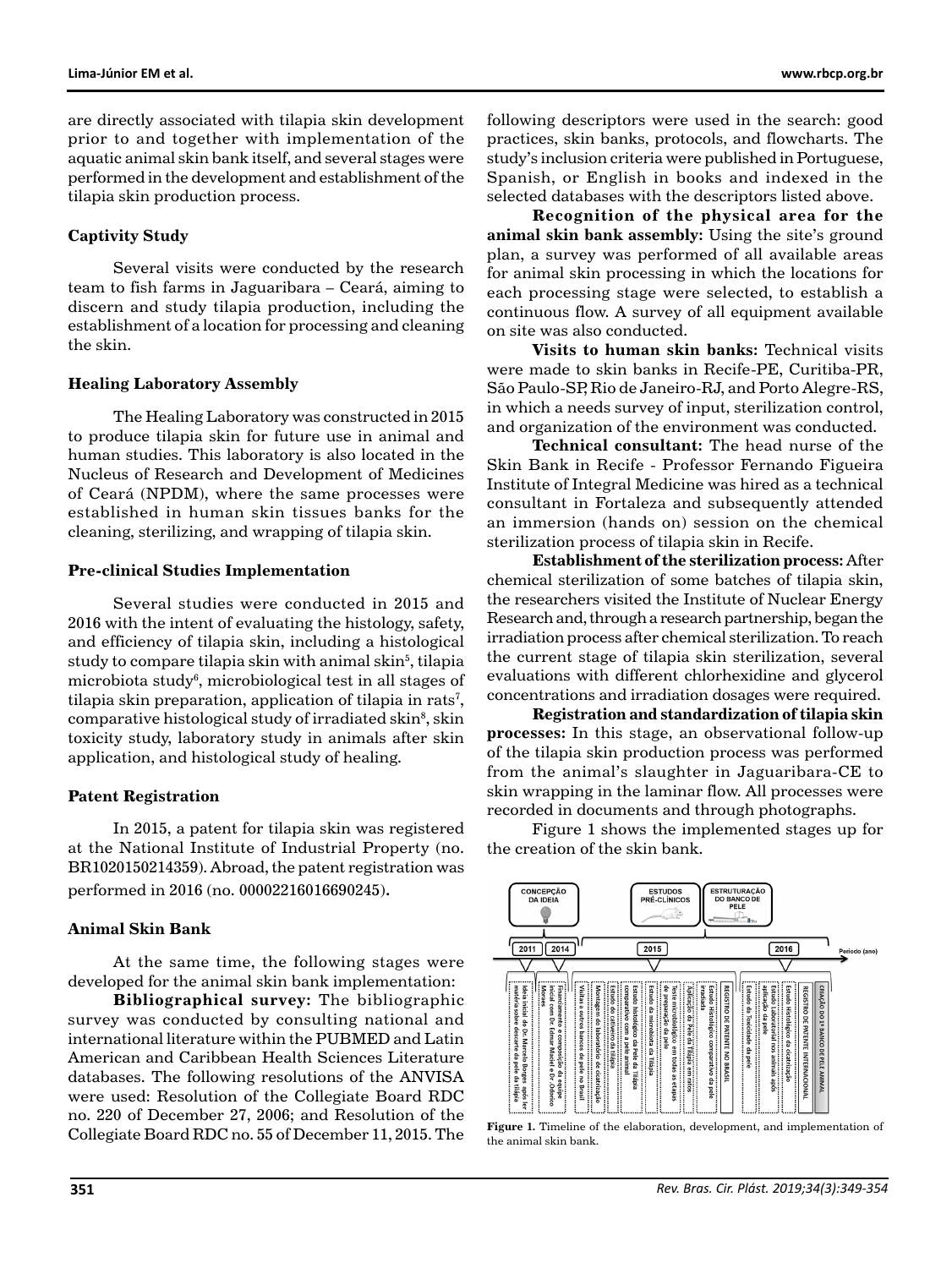# **RESULTS**

The Aquatic Animal Skin Bank of the NPDM located at the Federal University of Ceará, in Fortaleza, has been operating since 2016 and was inaugurated in 2017. Its first production run included 250 skins. In addition to producing and distributing tilapia skin for the studies of burn victims, the bank has processed more than 5000 Nile tilapia skins (*Oreochromis niloticus*) and is in the skin distribution phase for multilevel studies in other states (SP, GO, PR, and PE) and other specialties including gynecology, orthopedics, endoscopy, stomatherapy, vascular surgery, dentistry, and veterinary medicine for the reconstruction of vaginas, varicose ulcers, pressure wounds, and dog wounds as well as in experimental animal studies as a possible *scaffold*.

The Bank team consists of an administrative medical director, technical medical director, chief nurse, two nurses, nursing technicians and assistants, and medical and nursing students.

The physical space includes two clean rooms with laminar flow for the tilapia skin sterilization process following the classification standards required by the ANVISA for human studies.

*Standardization of tilapia skin processing*

The tilapia skin improvement process is divided into seven stages:

Stage 0 – Organization and assembly of the Healing Laboratory and the Animal Skin Bank before the arrival of the skins;

Stage 1 – Processing and transport: Ensuring proper collection of skins at fish farms and transporting them in isothermal boxes to the laboratory;

Stage 2 – Cleaning and decontamination: Cleaning and withdrawal of excess dermal muscle and clipping of skin borders;

Stage 3 – 2% chlorhexidine decontamination;

Stage 4 – Chemical sterilization in 75% glycerol; Stage 5 – Sterilization in 100% glycerol in a water bath; and

Stage 6 – Double wrapping, double sealing, labeling, and inventory (performed in the laminar flow cabin).

From Stage 6, the processed and identified skins are conserved under refrigeration at 2–4°C in a refrigerator designated for non-released tissues awaiting the microbiological result. These skins are identified and catalogued using Cartesian numbering in ascending order and sent to the Institute of Nuclear Energy Research in São Paulo, where they are irradiated to 30 kGy and sent back to the laboratory of origin (Healing Laboratory – NPDM), where they are stored in a refrigerator for released tissue for use at 2–4°C. After these stages, the skins are valid for use for up to 2 years.

Some of the processing stages are shown in Figures 2a and 2b.



**Figure 2A.** Cleaning and preparation of the tilapia skin by the responsible team.



**Figure 2B.** Tilapia skin prepared and packed by the team.

After obtaining the tilapia skin with double wrapping, the researchers were not satisfied; to facilitate transportation to other states and countries, besides decreasing the cost since it is meant to be a product that can be on the shelf, they developed lyophilized tilapia skin.

Another completed stage is the removal of skin cells from the tilapia for use as an acellular dermal matrix of a *sling* and *scaffold* in diverse areas. As soon as animal studies are completed, this *scaffold*  can be used in numerous medical specialties, such as gynecology (uterine and bladder lifting and pelvic floor repair), plastic surgery (breast reconstruction and fat grafting), general surgery (hernias), traumatology (tendon injuries), and tissue loss.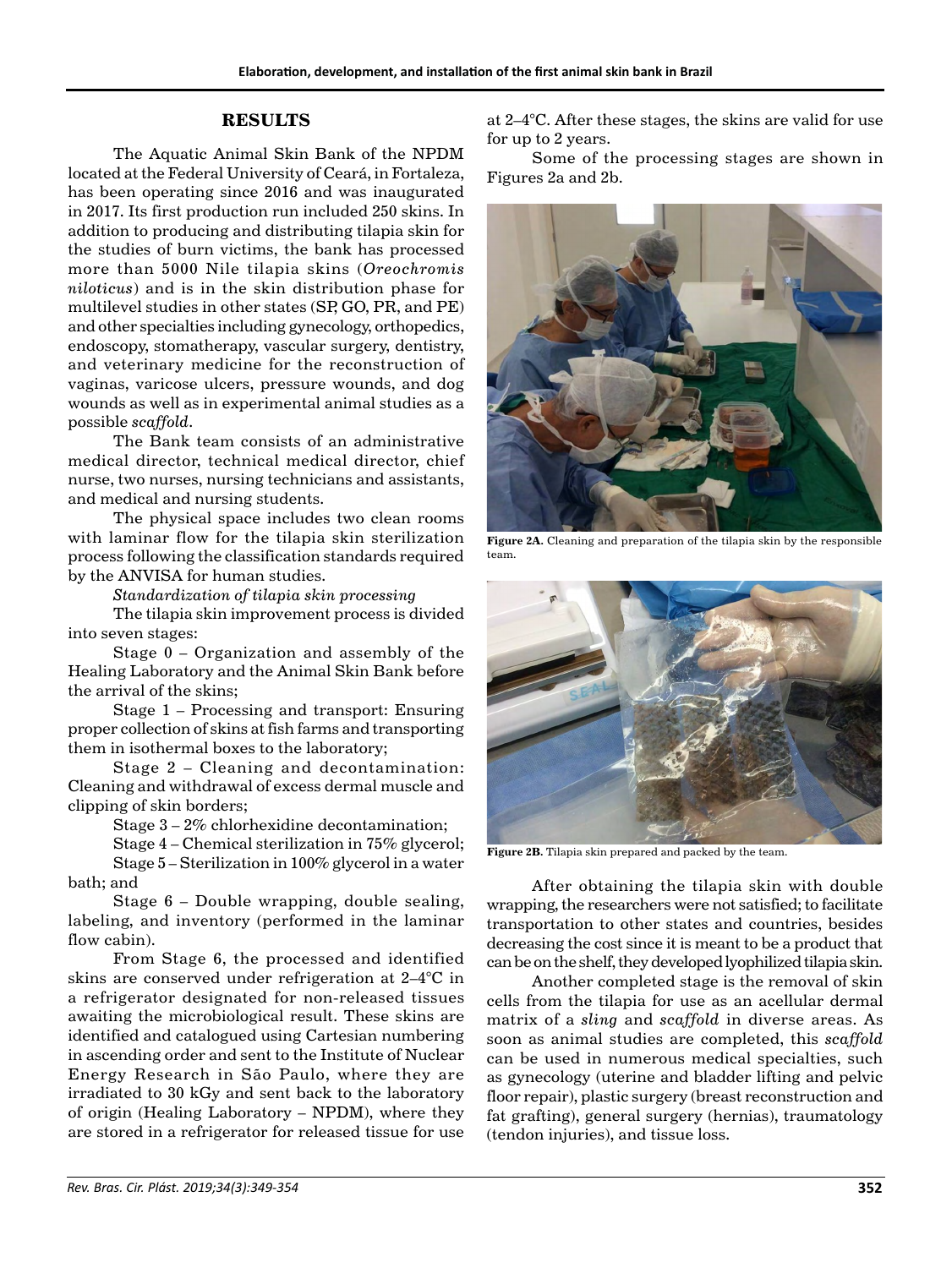The Aquatic Animal Skin Bank is in the documentary preparation phase, in which protocols, flowcharts referring to each processing stage, checklists, and a flowchart map are developed, to standardize all procedures and verify if they are being complied with as recommended. Hence, the researchers ensured that the facility met regulatory standards to facilitate the installation process of future aquatic skin banks that can be installed in the country and abroad.

## **DISCUSSION**

Information about the use of cadaver skin in the literature was first published in 19039 by Wentscher, who kept the skin refrigerated for 7 days. Conversely, the first record of animal skin use was published in 195210 by Keeley, who conducted and published an experimental study with dog skin, showing the effects of freezing, vitrification, and dehydration. In 1955, James Barret Brown<sup>11</sup> laid the foundation for organizing a skin bank in terms of physical structure and skin conservation methods.

In Brazil, the first skin bank was established in the 1980s, functioning in the early stages at the Clinical Hospital (HC) in São Paulo. The current HC skin bank was created in 2000, renovated in 2006, and reopened in 2012. Unfortunately, the amount of skin provided by skin banks that are currently operating in Brazil falls far short of the requirement for burn treatment.

Since its inception, the Aquatic Animal Skin Bank of the NPDM has processed more than 5000 Nile tilapia (*Oreochromis niloticus*) skins. It is becoming an increasingly more viable option to meet the country's skin demand in the treatment of burns, as research has shown positive results in various clinical settings. The raw material is a byproduct of tilapia processing and presents another advantage of being less costly than conventional silver sulfadiazine treatment.

Given this point of view, the Aquatic Animal Skin Bank must comply with the regulatory standards required by the regulatory agencies since the ANVISA abides by the Collegiate Board Resolution RDC no. 55 of December 11, 2015<sup>12</sup>, which provides Good Human Tissue Practices for therapeutic use as a guideline to ensure tissue quality and safety for therapeutic use. This applies to all tissue banks of any nature that perform activities with one or more types of human tissue for therapeutic purposes $13$ . Given this, because it is a tissue with applicability in humans, the release and use of tilapia skin is subjected to strict protocols to ensure the recipient's health.

The challenges to the first Brazilian Aquatic Animal Skin Bank involves adapting established rules for human donor skin banks to process skin extraction from an animal, mainly because it is a novel concept in Brazil, where it will probably be used as a standard model to be replicated domestically and internationally.

Finally, in addition to the innovation in the development of an invaluable clinical use product derived from tilapia processing, its initial objective of fulfilling the demand for skin for burn treatments has now a large array of possibilities. In terms of the therapeutic applicability of tilapia skin, the results of this work also place Brazil in a prominent position as a pioneer in the production of this type of material and the first country to have an aquatic animal skin bank.

## **CONCLUSION**

This work allowed the creation of Brazil's first animal skin bank with structure, elaboration, and standardization of all procedures for the production of tilapia skin.

# **COLLABORATIONS**

| <b>EMLJ</b>                                                      | Data Curation, Final manuscript approval,<br>Funding Acquisition, Investigation,<br>Project Administration, Realization of<br>operations and/or trials, Supervision |
|------------------------------------------------------------------|---------------------------------------------------------------------------------------------------------------------------------------------------------------------|
| <b>MOMF</b>                                                      | Conception and design study, Project<br>Administration, Supervision                                                                                                 |
| <b>MBSR</b>                                                      | Final manuscript approval, Supervision,<br>Writing - Original Draft Preparation,<br>Writing - Review & Editing                                                      |
| <b>FRSJ</b>                                                      | Data Curation, Realization of operations<br>and/or trials                                                                                                           |
| <b>CMPL</b>                                                      | Data Curation, Realization of operations<br>and/or trials                                                                                                           |
| <b>MFAN</b>                                                      | Data Curation, Realization of operations<br>and/or trials                                                                                                           |
| <b>REFERENCES</b>                                                |                                                                                                                                                                     |
| 1. Guirro E, Guirro R. Queimaduras. In: Fisioterapia dermatofun- |                                                                                                                                                                     |

- cional: fundamentos, recurso e patologias. São Paulo: Manole; 2004. p.491-7.
- 2. Lima Júnior EM, Novaes FN, Piccolo NS, Serra, MCVF. Tratado de queimaduras no paciente agudo. 2a ed. São Paulo: Atheneu; 2008.
- 3. Lima Júnior EM. Tecnologias inovadoras: uso da pele da tilápia do Nilo no tratamento de queimaduras e feridas. Rev Bras Queimaduras. 2017;16(1):1-2.
- 4. Lima Júnior EM. Rotina de atendimento ao queimado. Fortaleza: Gráfica LCR; 2009.
- 5. Alves APNN, Verde MEQL, Ferreira Júnior AEC, Silva PGB, Feitosa VP, Lima Júnior EM, et al. Avaliação microscópica, estudo histoquímico e análise de propriedades tensiométricas da pele de tilápia do Nilo. Rev Bras Queimaduras. 2015;14(3):203-10.
- 6. Lima Júnior EM, Bandeira TJPG, Miranda MJB, Ferreira GE, Parente EA, Piccolo NS, Moraes Filho MO. Characterization of the microbiota of the skin and oral cavity of Oreochromis niloticus. J Health Biol Sci. 2016;4(3):193-7. DOI: 10.12662/2317-3076jhbs.v4i3.767.p193-197.2016